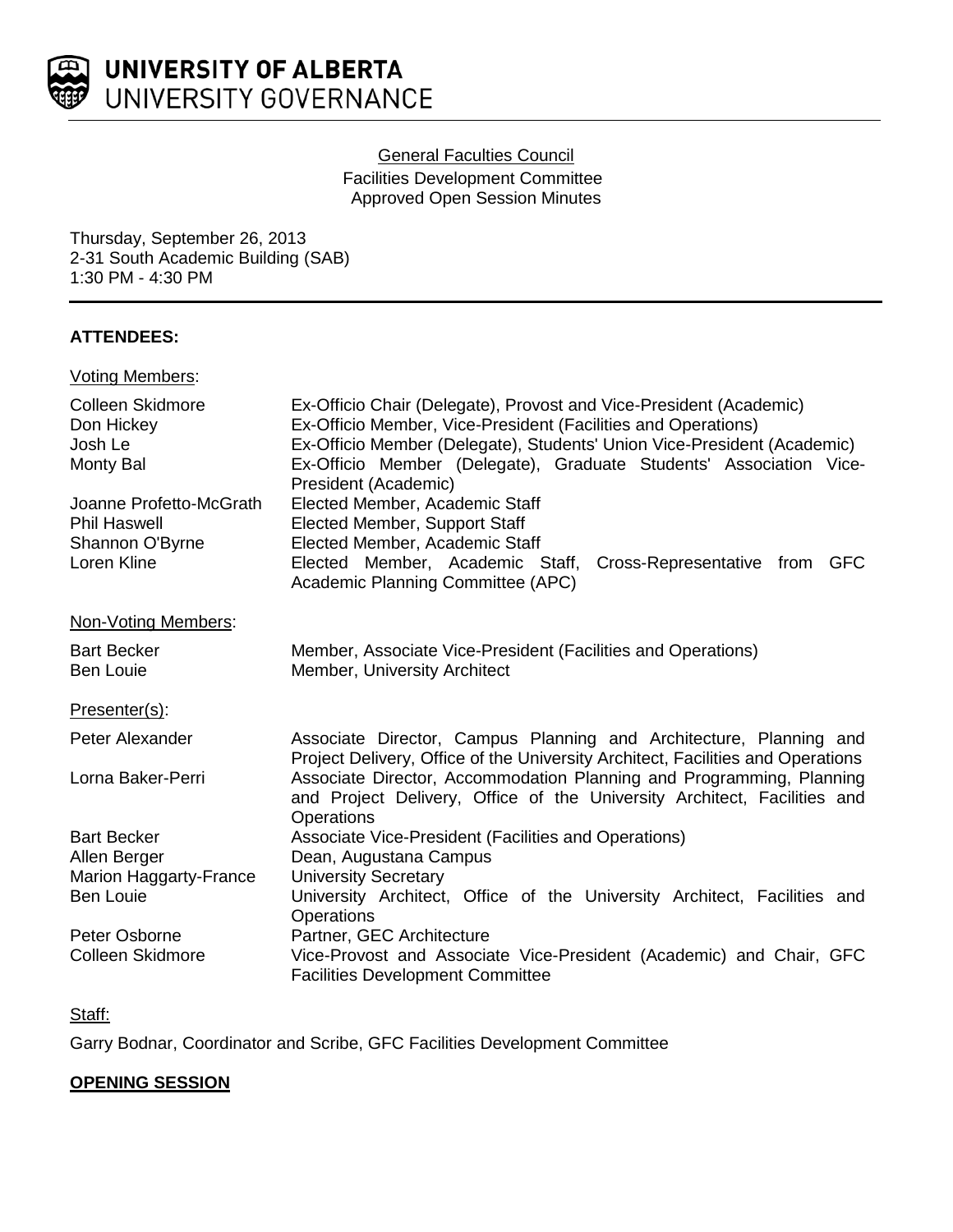### 1. Approval of the Agenda

Materials before members are contained in the official meeting file.

Motion: Profetto-McGrath/O'Byrne

THAT the GFC Facilities Development Committee approve the Agenda.

**CARRIED**

2. Approval of the Open Session Minutes of August 29, 2013

Materials before members are contained in the official meeting file.

Motion: Hickey/Haswell

THAT the GFC Facilities Development Committee approve the Open Session Minutes of August 29, 2013.

**CARRIED**

### 3. Comments from the Chair

There were no comments.

# 3.1 Comments from the University Secretary for the New Academic Year

There were no documents.

*Presenter:* Marion Haggarty-France, University Secretary

#### *Discussion*:

Ms Haggarty-France welcomed all to the new academic year and thanked members for their continued hard work and time spent considering the items that come before the Committee; she added that the proposals emanating from the GFC Facilities Development Committee (FDC) have a positive impact at and on the University of Alberta. She reminded members to reference the University Governance website for meeting material and information specific to GFC FDC, including an orientation manual. She thanked Mr Bodnar for his continuing work coordinating GFC FDC.

# **ACTION ITEMS**

#### 4. Functional Program - Founders' Hall, Augustana Campus

Materials before members are contained in the official meeting file.

*Presenters:* Allen Berger, Dean, Augustana Campus; Lorna Baker-Perri, Associate Director, Accommodation Planning and Programming, Planning and Project Delivery, Office of the University Architect, Facilities and Operations; Peter Osborne, Partner, GEC Architecture

*Purpose of the Proposal:* To seek approval of the Functional Program for Founders' Hall, Augustana Campus, as the basis for further planning and design.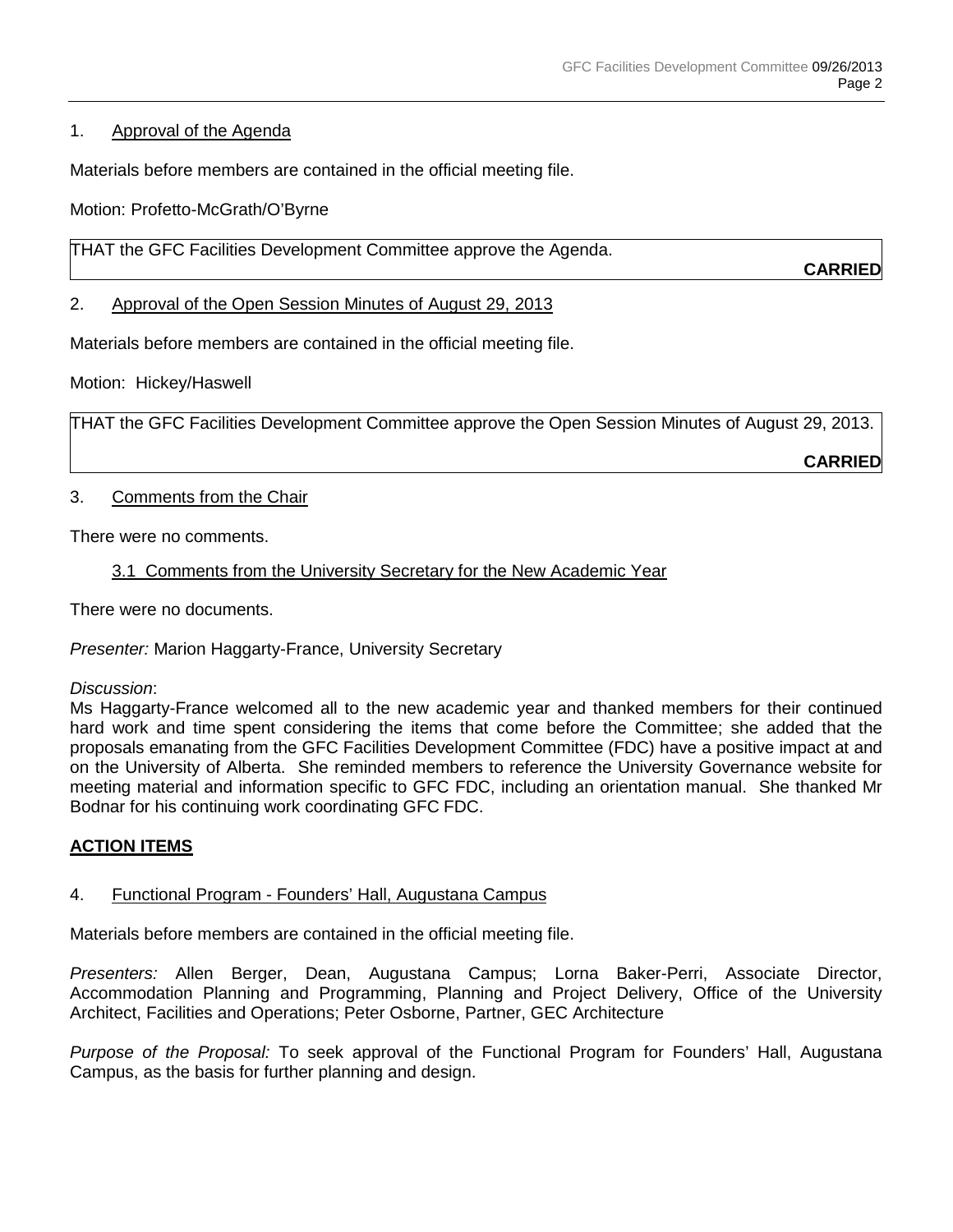### *Discussion*:

Ms Baker-Perr introduced the item to members by addressing the overall context for this Functional Program. In turn, Dean Berger spoke to the history of Augustana Campus' Founders' Hall and its centrality to this campus; its iconic nature, both on campus and off; and the firm expectation that the renewal of this facility will hold it in good stead for the next 100 years, providing a focal point of value for Augustana Campus' future students, staff, and alumni.

Dr Berger continued by speaking to the role of the building on campus and the manner in which it provides meaningful connections and interactions for stakeholders. It serves, he noted, to welcome alumni to the campus and, in addition, retains a number of key academic functions year round that serve a wide range of individuals. He stated the Hall is viewed as Augustana Campus' "living room," a multi-purpose building at the heart of this campus.

Mr Osborne then, by means of PowerPoint presentation, presented key points associated with the Functional Program that included: the Program's objectives; its purpose and scope; the site context for Founders' Hall; the Program's methodology, priorities, guidelines, and planning criteria; its occupancy (the 'clusters' of functions within the building and the recommended space allocations *per* unit); and the 'block and stack' plans for the facility by floor.

During the ensuing discussion, members provided questions and comments including, but not limited to, the following: clarification on the future deployment of the Hall's research-designated spaces; clarification on accessibility to and within the building, particularly in relation to the Hall's fourth floor; the use of natural light throughout the building; the importance of the conceptualization of the space to assist students and to recognize the significance of the functions provided in this facility; queries regarding possible issues and problems with the current space available in the Hall; and commentary that the students of Augustana Faculty were very supportive of this initiative.

#### Motion: Profetto-McGrath/Hickey

THAT the GFC Facilities Development Committee approve, under delegated authority from the General Faculties Council and on the recommendation of Planning and Project Delivery, the Functional Program – Founders' Hall, Augustana Campus, as set forth in Attachment 2, as the basis for further planning and design.

#### **CARRIED**

The Chair suggested that, at some point in the Spring of 2014, it might be helpful for GFC FDC to take a 'field trip' out to Augustana Campus. In response to this suggestion, Dean Berger noted the Committee would be more than welcome to spend time on the Campus.

#### 5. Landscape Plan for the Physical Activity and Wellness (PAW) Centre

Materials before members are contained in the official meeting file.

*Presenter:* Ben Louie, University Architect, Office of the University Architect, Facilities and Operations

*Purpose of the Proposal:* To seek GFC FDC's approval for the landscape plans for the Physical Activity and Wellness (PAW) Centre so that it may be tendered and constructed by the project general contractor.

#### *Discussion*:

The Landscape Plan for the PAW Centre was introduced to members by Mr Louie. With the aid of a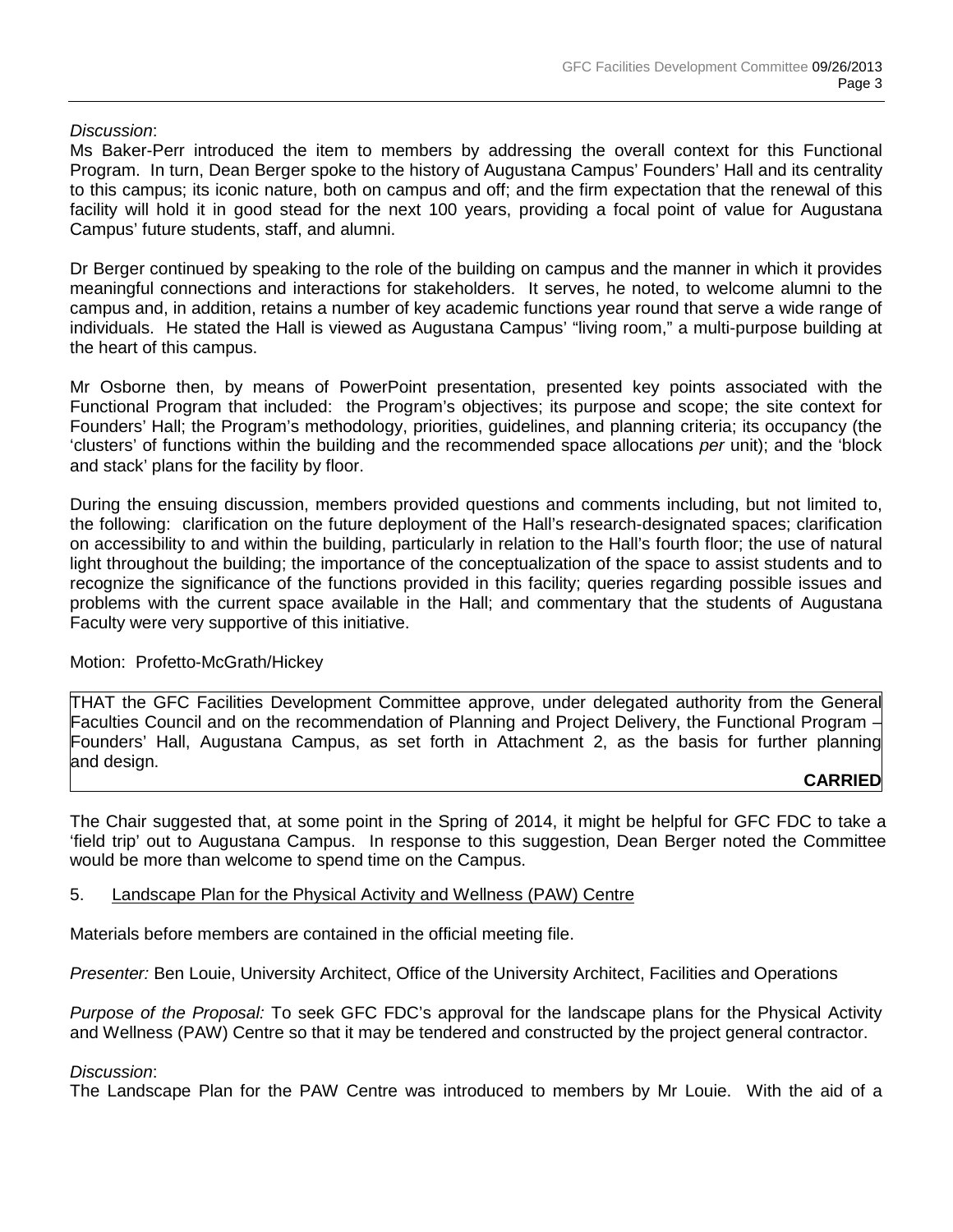PowerPoint presentation, he spoke to the nature of this project, noting that it allows not only for the landscaping around the Centre but, in larger sense, landscaping for the North Campus. He continued by speaking to the challenges and opportunities this plan presented and addressing the landscaping palettes and ingredients that go into the University's North Campus, thereby enhancing experiences throughout all four seasons. Mr Louie further addressed this project by speaking to: campus open space and landscaping goals; its objectives and deliverables; and illustrations representing this space when completed.

Mr Le complemented the presentation by addressing the integration of the PAW Centre landscaping with that contemplated for the planned expansion of the Students' Union Building (SUB).

During the ensuing discussion, members provided questions and comments including, but not limited to, the following: clarification on the timelines associated with this project; queries as to what this space will look like in the winter, particularly given that the Centre, when completed, will undoubtedly attribute iconic status to the corner of 87 Avenue and 114 Street; the ways in which budgetary restraints inform the nature of the landscaping carried out in this area; the type(s) of outside lighting to be used on and around the Centre; an expression of appreciation for the eloquence of Mr Louie's presentation of this Plan; how the PAW Centre and its landscaping will interface with the Universiade Pavilion; and clarification on how people on the street would be able to view those working out in the fitness facilities inside the PAW Centre.

#### Motion: Kline/Hickey

THAT the GFC Facilities Development Committee approve, under delegated authority from General Faculties Council and on the recommendation of Planning and Project Delivery, the proposed Physical Activity and Wellness (PAW) Centre Landscaping Design Development, set forth in Attachments 2 and 3, as the basis for further development of design documents.

**CARRIED**

#### **DISCUSSION ITEMS**

#### 6. Exterior Signage Guidelines and Standards

Materials before members are contained in the official meeting file.

*Presenters:* Ben Louie, University Architect, Office of the University Architect, Facilities and Operations; Peter Alexander, Associate Director, Campus Planning and Architecture, Planning and Project Delivery, Office of the University Architect, Facilities and Operations

*Purpose of the Proposal:* Signage Guidelines and Standards will provide a framework that will aid in maintaining consistency and standards for campus signage and provide the campus community a context for inter-related activities. This will ensure that the University maintains a connected and cohesive theme for an extensive range of internal and external signage program that is integrated throughout our campuses and buildings.

#### *Discussion*:

Mr Louie briefly introduced this item to members and then turned the presentation over to his colleague, Mr Alexander. Mr Alexander, aided by a PowerPoint presentation, spoke to: the history associated with signage on the University's campuses; the documentation that was before members on this occasion and what it encompasses; and the manner in which the guidelines and standards were developed in consultation with University Relations and other key stakeholders. Further, he commented on the project's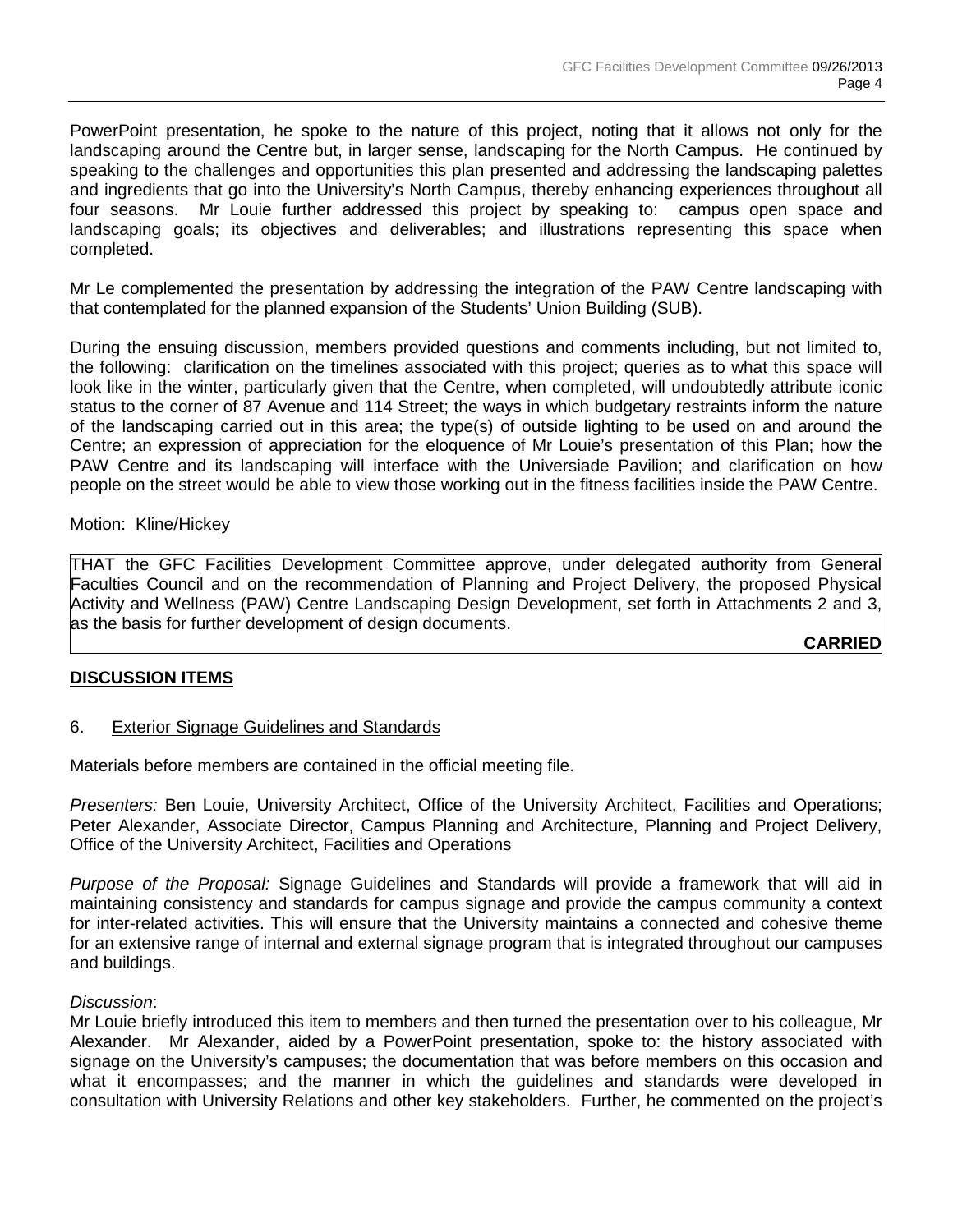background; the purpose of the guidelines and standards and their scope and coverage; the actual content of these guidelines and standards; the variety and types of signs deployed by the University of Alberta; the manner in which signs were situated; the terminology and language utilized; and illustrations of a wide variety of signs currently set out across the University's campuses.

During the ensuing discussion, members provided questions and comments including, but not limited to, the following: clarification on whether long-standing existing signs at the University would be replaced to meet the new guidelines and standards (Mr Alexander responded that this would not be the case); and whether or not it made sense to deploy differently-coloured zones to indicate varying locations across the North Campus.

# 7. Projects Update from the Associate Vice-President (Facilities and Operations)

There were no documents.

*Presenter:* Bart Becker

*Purpose of the Proposal:* For discussion/information.

#### *Discussion*:

Mr Becker provided an update to members, which included the following items:

- Innovation Centre for Engineering (ICE): the building's cladding has been removed, and a new contractor for this project is in place; the fit-up project is now going to tendering.
- Physical Activity and Wellness (PAW) Centre: this project is on schedule and moving along accordingly.
- Balmoral Centre: commissioning of this facility continues; the landscaping is complete; and the facility was recently subjected to some vandalism.
- Students' Union Building (SUB): renovations for this building are in abeyance until the funding for this project is firmly in place; planning on the landscaping to be put in place for this renovated facility continues.
- North Campus Long Range Development Plan (LRDP) is still under review, with consultation continuing to occur.
- Campus Open Spaces Master Plan: consultation and work on the Plan continues.
- Michener Park Redevelopment: community consultation continues.
- Women's Residence at Saint Joseph's College: this project will come back to GFC FDC at some point in the medium future.
- East Campus Village (ECV) Phase III: community consultation on five-year redevelopment plans continues.

# 8. Question Period

A member enquired about the status of the EcoHouse project.

# **INFORMATION REPORTS**

# 9. Items Approved by the GFC Facilities Development Committee by E-Mail Ballots

There were no items.

# 10. Information Items Forwarded to Committee Members Between Meetings